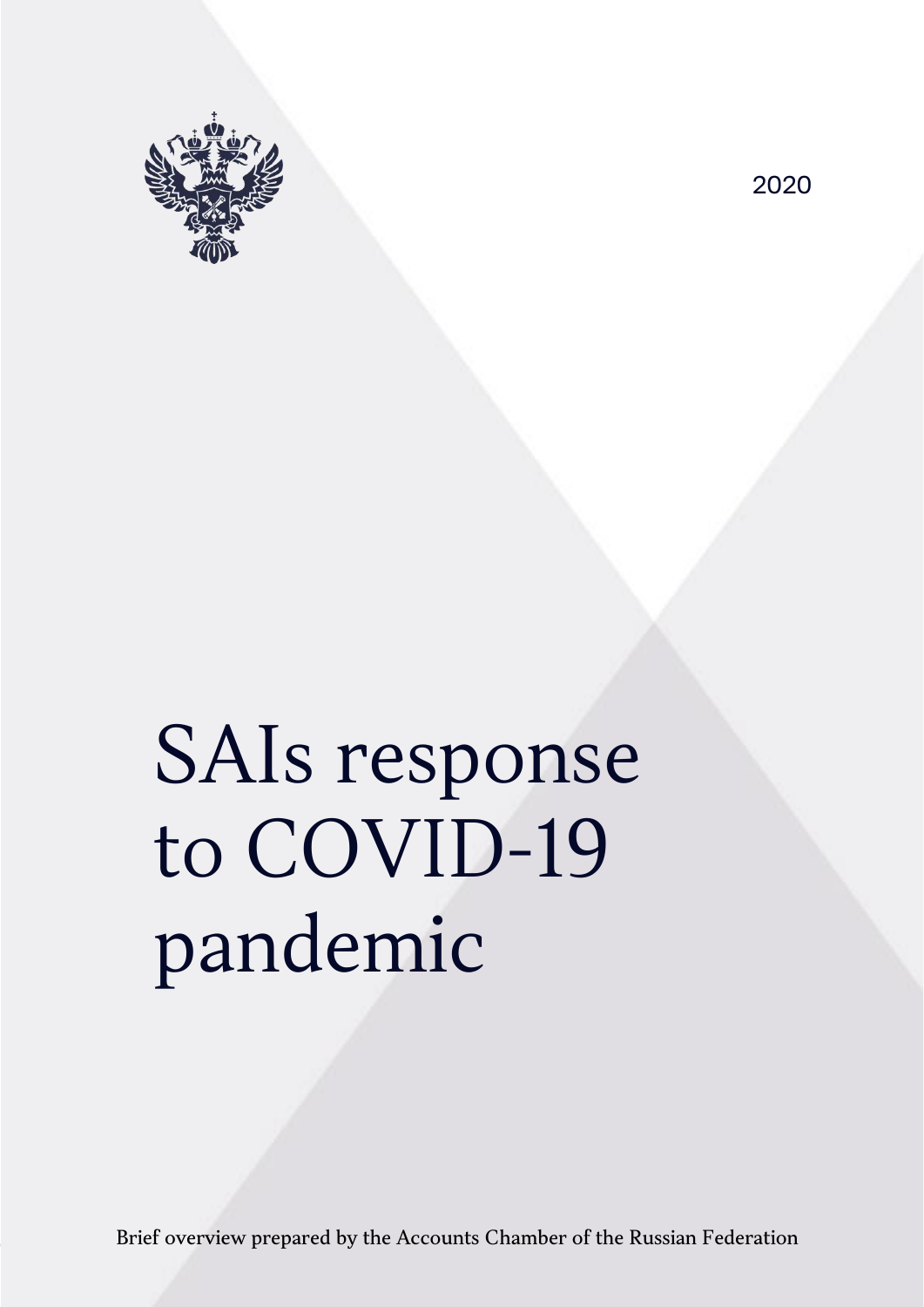## Table of Contents

| SAIs switched to teleworking                         | 3              |
|------------------------------------------------------|----------------|
| Work processes went online                           | $\overline{4}$ |
| How SAIs respond to the COVID-19 pandemic            | 5              |
| Internal documents and audits on the COVID-19 issues | 6              |
| <b>Urgent measures</b>                               | 10             |
| Increasing openness of SAIs                          | 13             |
| Raising public awareness about COVID-19              | 14             |
| SAIs' publications on COVID-19 and related issues    | 15             |
| Direct involvement in the fight against COVID-19     | 17             |
| Capacity development for employees                   | 18             |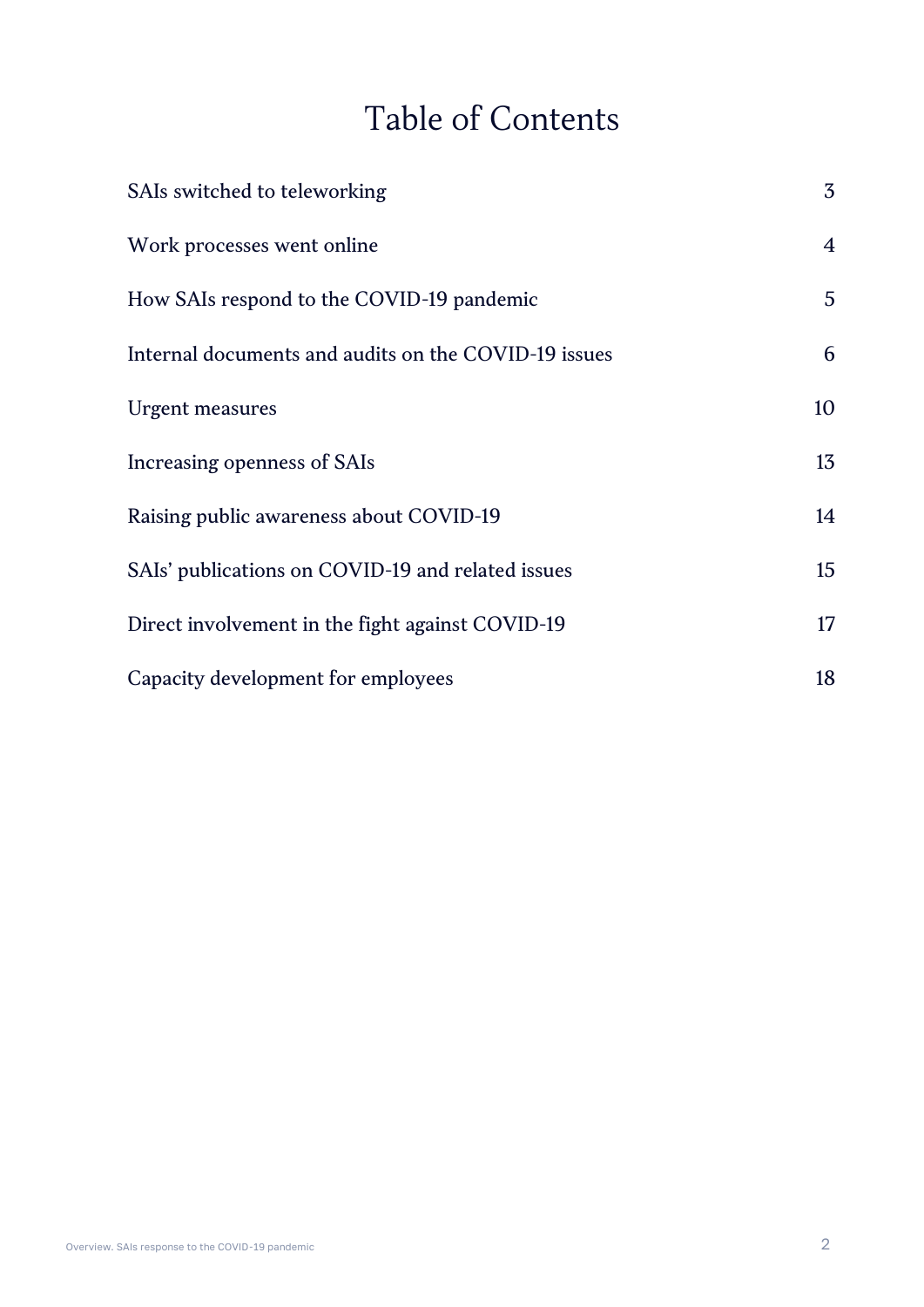"To ensure value and benefits, SAIs and INTOSAI need to be able to apply new approaches and take advantage of opportunities to meet emerging challenges. SAIs need to respond to a changing world of governance and, in doing so, respond to emerging national and global challenges."

#### [Moscow Declaration](https://www.intosai.org/fileadmin/downloads/news_centre/events/congress/accords_declarations/EN_23_Moscow_Decl_300919.pdf)

Challenges associated with COVID-19 encourage the SAIs to respond quickly to the current situation: switch to telework, vigorously implement digital technologies, build the capacity of employees, conduct specialized audits of healthcare and public procurement.

To be a partner to the state, to contribute to the development of effective measures taken by governments, to make recommendations and in some cases to ease the burden on public authorities by suspending certain audits: these are the main trends in the response to the COVID-19 pandemic.

<span id="page-2-0"></span>This overview of the activities of the SAIs in different countries proves the relevance of the ten principles of the Moscow Declaration adopted in September 2019.

#### SAIs switched to teleworking

Analysis of the work of 76 SAIs (sources: official web sites of SAIs, social networks) shows that the vast majority of SAIs (approximately 70%) have switched fully or partially to teleworking with the minimum required number of people working shifts in the office.

Many SAIs have successfully switched to remote operation using their past experience in organizing work processes with the help of online solutions and IT-platforms.

Some SAIs had to suspend their work completely (for example, in Jordan) or partially (for example, in Italy, Denmark and Honduras) for various time periods.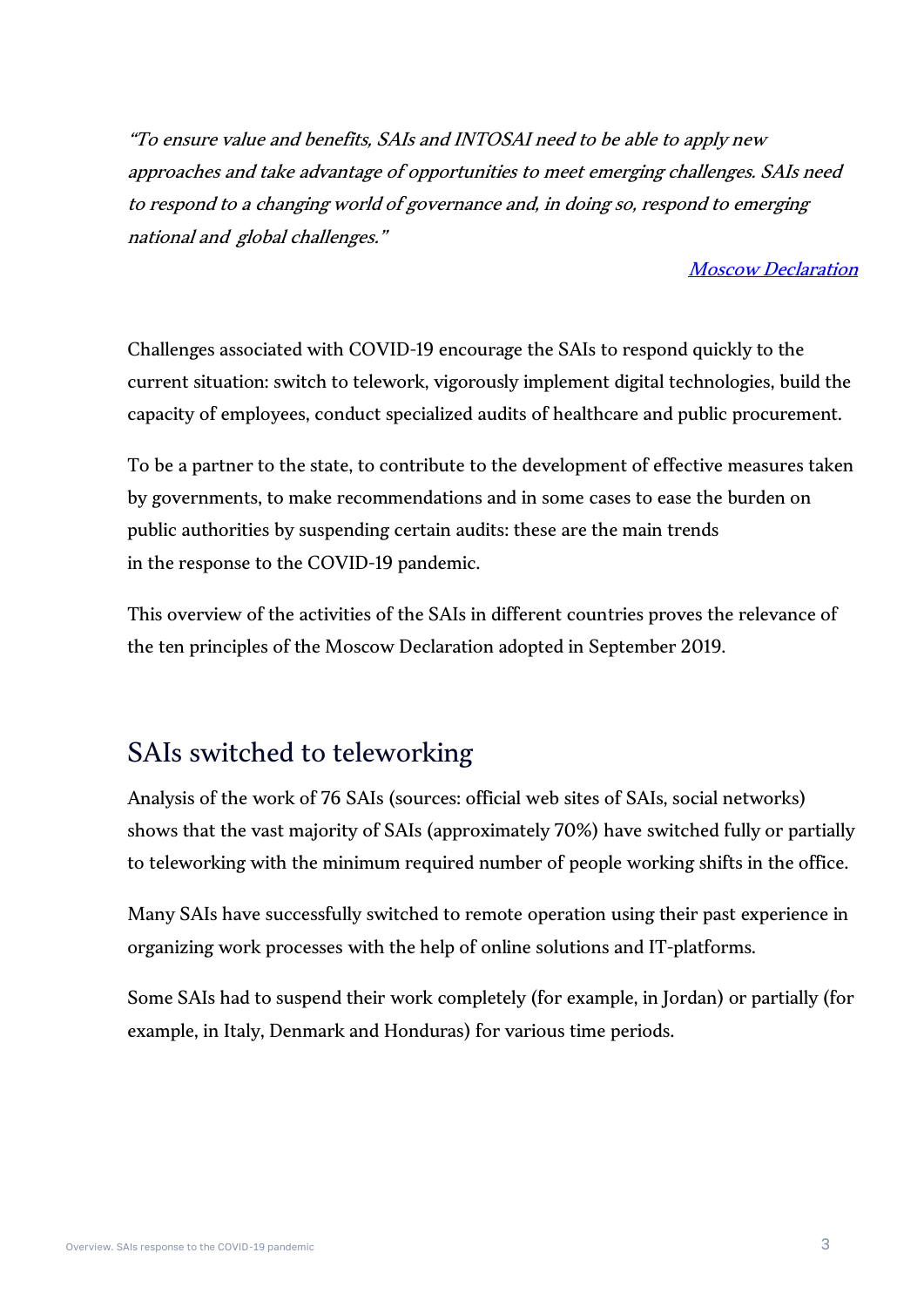#### SAIs' mode of operation during the COVID-19 outbreak



The chart is based on data from 75 SAIs as of 04.16.2020.

In a number of SAIs (Belgium, Bulgaria, Brazil, India, China, Norway, Switzerland) main audit and on-site events were postponed or cancelled.

As the majority of SAIs switched to teleworking in order to continue their work at high level, digital technologies are being quickly introduced with a view to implement SAIs' core mandate as well as to communicate with colleagues and provide for training and professional development.

#### <span id="page-3-0"></span>Work processes went online

Argentina. On 3, April the SAI [held](http://www.agn.gob.ar/temarios/temario) a videoconference with the Board of Auditors to discuss the current situation, ongoing tasks concerning the audit of public accounts and public management, as well to approve current reports.

Brazil. Under the Integration Project (Projeto Integrar), the SAI [conducted](https://portal.tcu.gov.br/imprensa/noticias/projeto-integrar-realiza-reuniao-geral-remota-com-32-tribunais-de-contas-do-pais.htm) a videoconference with the representatives from 32 Brazilian Courts of Accounts (with about 80 participants).

The project results from a partnership between the Federal Audit Court (TCU), the Organization for Economic Cooperation and Development (OECD), the Association of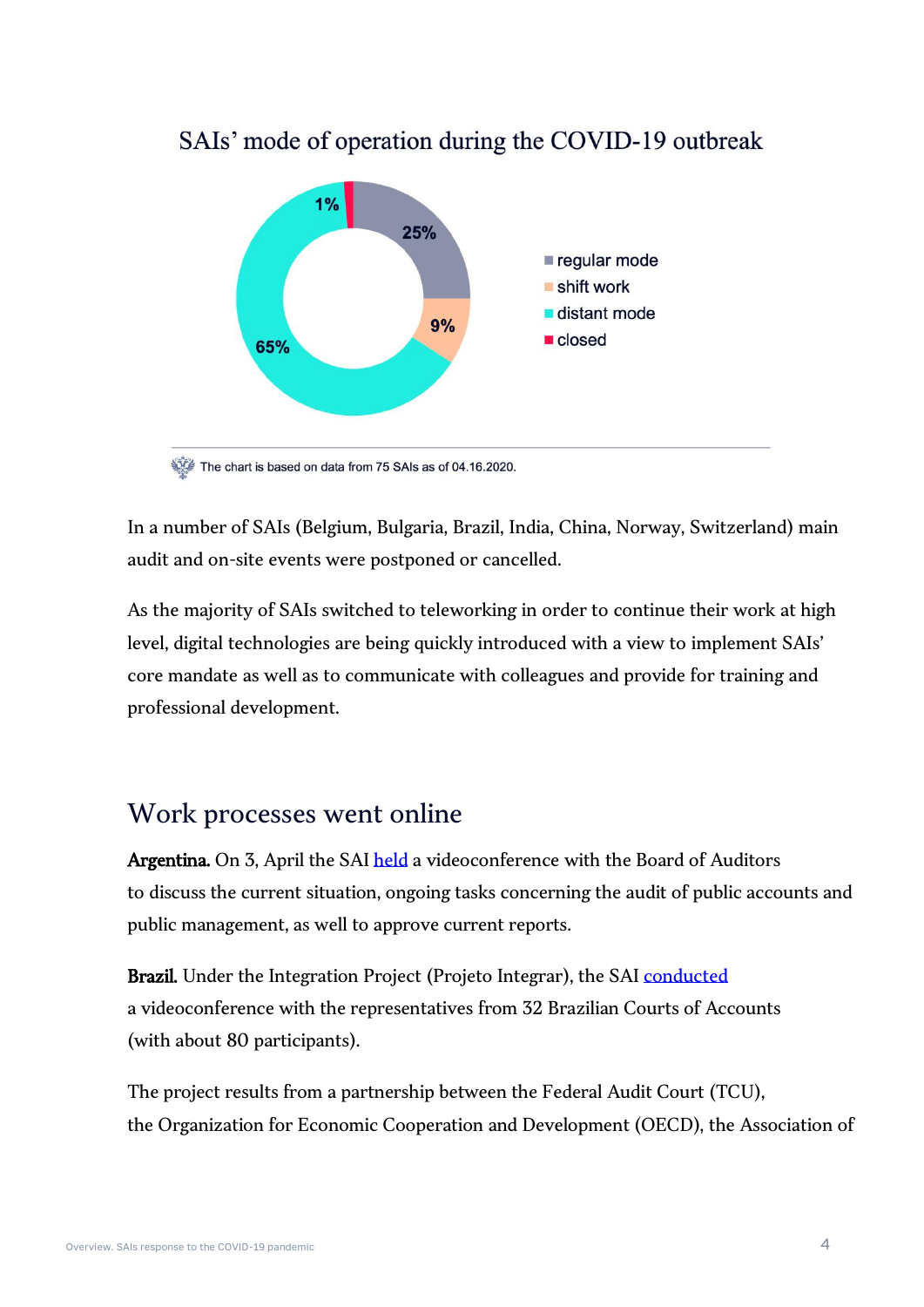Members of the Brazilian Courts of Accounts (Atricon) and the Rui Barbosa Institute (IRB).

The first videoconference under the Integrar Project was held using the Microsoft Teams.

China. CNAO uses the Golden Audit Project for working from home. This system is developed by the SAI and provides operational communication between staff, videoconferences and other functions. The auditors work with electronic data and have minimized on-site inspections.

Denmark. The SAI is [conducting](https://www.rigsrevisionen.dk/nyheder/2020/marts/anmodninger-fra-statsrevisorerne/) the following audits remotely: audit of PostNord Denmark's accounting policies; analysis of the consideration of inheritance appeals by the Court.

Ecuador. The SAI issued a [video](https://www.contraloria.gob.ec/CentralMedios/SalaPrensa/23813) with the recommendations on teleworking.

Estonia. EUROSAI Working Group on Environmental Auditing (EUROSAI WGEA) Spring Session on Sustainable Energy was [held](https://www.eurosaiwgea.org/meetings/Pages/Spring-Session-on-Sustainable-Energy.aspx) as an e-Seminar.

Mexico. Head of SAI Mexico Mr. David Rogelio Colmenares-Páramo in El Financiero issue of April 1<sup>st</sup> [told](https://elfinanciero.com.mx/opinion/david-colmenares-paramo/ante-la-crisis-oportunidad-de-cambio) about SAI Mexico (ASF) digitalization process given the COVID-19 crisis.

- Inspection Mailbox (el Buzón Fiscalizador) has been created to support remote audits;
- <span id="page-4-0"></span>- planning, audit and follow-up processes are brought together in an integrated control system developed by the institution itself.

## How SAIs respond to the COVID-19 pandemic

Many SAIs have decided that it is necessary to review their reports related to the audit of state activities due to the significant economic, industrial, commercial and social impact of the COVID-19 pandemic.

SAIs are actively studying the context of the COVID-19 pandemic, they carry out relevant audits, make urgent decisions and develop proposals for economic recovery both at the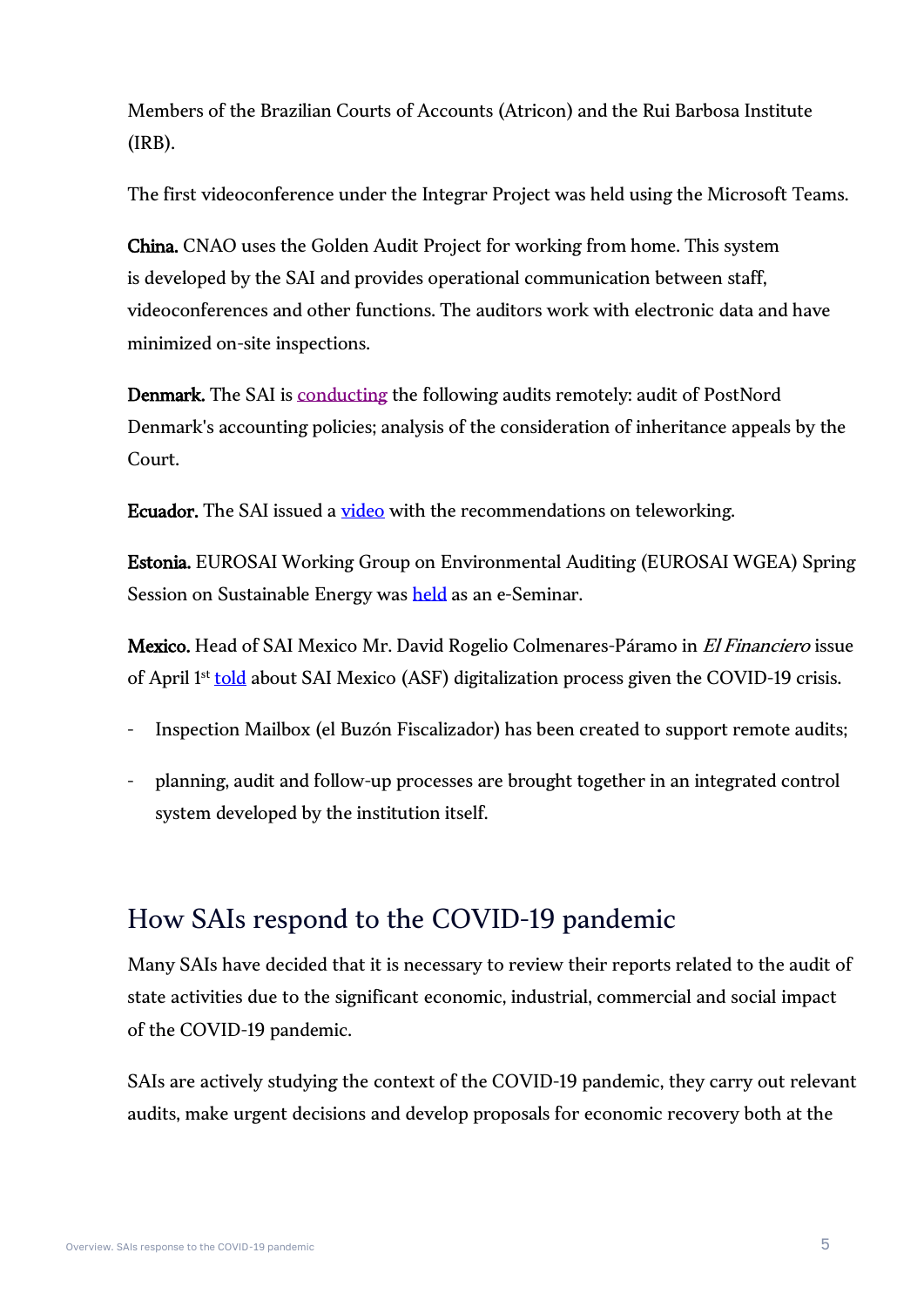level of their states and globally. The focus of the SAIs' audit work covers in particular government support measures, government procurement and healthcare costs.

In addition, in a number of countries SAIs help to raise the awareness of citizens about COVID-19 by disseminating information about the virus, its social and economic impact as well as measures of state support.

Given the emergency situation, some SAIs develop and implement special internal documents (strategies, guidelines, standards, instructions and recommendations) to efficiently implement their mandate. In order to quickly respond and continuously monitor the implementation of government measures for fighting the coronavirus, SAIs in several countries have expanded their mandate which was endorsed at the state level.

#### <span id="page-5-0"></span>Internal documents and audits on the COVID-19 issues

Austria. The SAI [conducted](https://www.rechnungshof.gv.at/rh/home/home_6/Gesundheit__Pflege.html) a healthcare audit. Insufficient measures for addressing the decreasing number of beds in hospitals and purchase of drugs and medicines was brought into sharp focus.

The SAI is going to revise audit approaches, including in those areas that are undergoing fundamental changes due to the current situation (for example, healthcare). Also, a new healthcare standard is being developed.

Brazil. The SAI is to [monitor](https://portal.tcu.gov.br/imprensa/noticias/tcu-vai-acompanhar-acoes-dos-orgaos-jurisdicionados-que-atuam-no-combate-a-covid-19.htm) the actions of all jurisdictional bodies under the COVID-19 Combat Action Monitoring Plan Approved in the virtual plenary session on April 8. The monitoring of public administration actions will preferably be done through virtual meetings and the use of IT tools.

In particular, it is planned to monitor the performance of the Central Bank of Brazil in mitigating the economic and financial effects of COVID-19; the performance of Federal Public Banks (Caixa, BB, BASA and BNB) in managing of risks arising from COVID-19; Agile monitoring of Digital Transformation actions related to the combat of COVID-19; emergency actions taken by the Ministry of Agriculture, Livestock and Supply regarding agricultural production and food supply in the context of COVID-19; the measures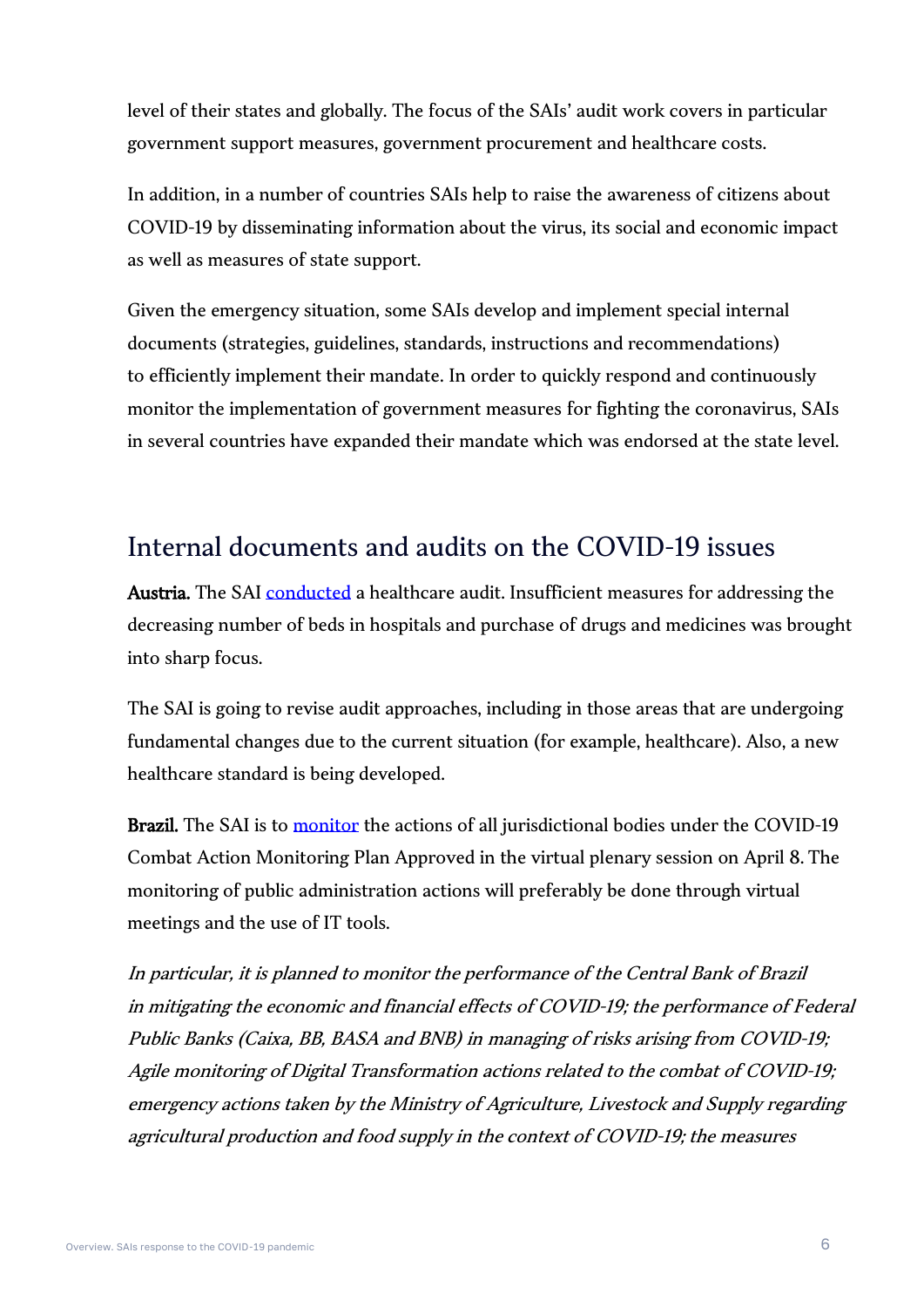adopted by the Ministry of Science, Technology, Innovations and Communications and their respective units linked to fight the COVID-19; actions related to basic education during the crisis; measures adopted by the Ministry of Health (including related bodies and entities) to combat the crisis; measures to respond to the COVID-19 crisis in Social Security, Social Assistance, Tax Administration and the Security of fuel supply during the pandemic isolation.

China. CNAO conducts an audit of funds and donations as part of the measures to prevent and control the spread of COVID-19. The audit covers earmarked fiscal funds, money and goods donated and subsidized loans for key anti-epidemic materials manufacturers.

Colombia. In March, the SAI [established](https://twitter.com/CGR_Colombia/status/1240455309325451265?s=20) a special monitoring center to overview the actions and expenditures of the Government to combat the COVID-19 pandemic.

As part of its new mandate, the SAI will [exercise](https://www.contraloria.gov.co/contraloria/sala-de-prensa/boletines-de-prensa/boletines-de-prensa-2020/-/asset_publisher/9IOzepbPkrRW/content/aplicando-el-control-concomitante-y-preventivo-contraloria-empezo-a-vigilar-en-tiempo-real-medidas-de-emergencia-economica-y-social-para-contener-covi?inheritRedirect=false&redirect=) preventive continuous real-time control over the expenditures and measures adopted by the Government to combat the spread of the coronavirus. SAI requires government bodies to upload on its web-page all the information related to the contracts signed during the emergency situation.

The control shall be carried out based on unrestricted access to all the necessary information, remotely or in-person, and shall encompass all the government decision making stages without interference in the process. Guidance and coordination of the control process were assigned to the Deputy Comptroller General and to the auditor in charge of the healthcare area. All employees should assist in the task without impairment of their primary functions, while use of telecommunication technologies should become a priority.

The SAI carried out an [on-site inspection](https://www.contraloria.gov.co/contraloria/sala-de-prensa/boletines-de-prensa/boletines-de-prensa-2020/-/asset_publisher/9IOzepbPkrRW/content/primeras-conclusiones-de-visitas-de-la-contraloria-93-de-los-aeropuertos-tiene-deficiencias-en-controles-por-el-coronavirus) of national airports.

It was revealed that most airports lacked medical staff, quarantine areas and special procedures for international flights, while terminal management did not fulfill their responsibilities in view of the emergency.

Performance of Health Secretariats was [assessed](https://www.contraloria.gov.co/contraloria/sala-de-prensa/boletines-de-prensa/boletines-de-prensa-2020/-/asset_publisher/9IOzepbPkrRW/content/en-medio-de-la-emergencia-secretarias-de-salud-no-estan-siendo-efectivas-en-la-recogida-embalaje-y-envio-de-las-pruebas-diagnosticas-del-covid-19) based on complaints from citizens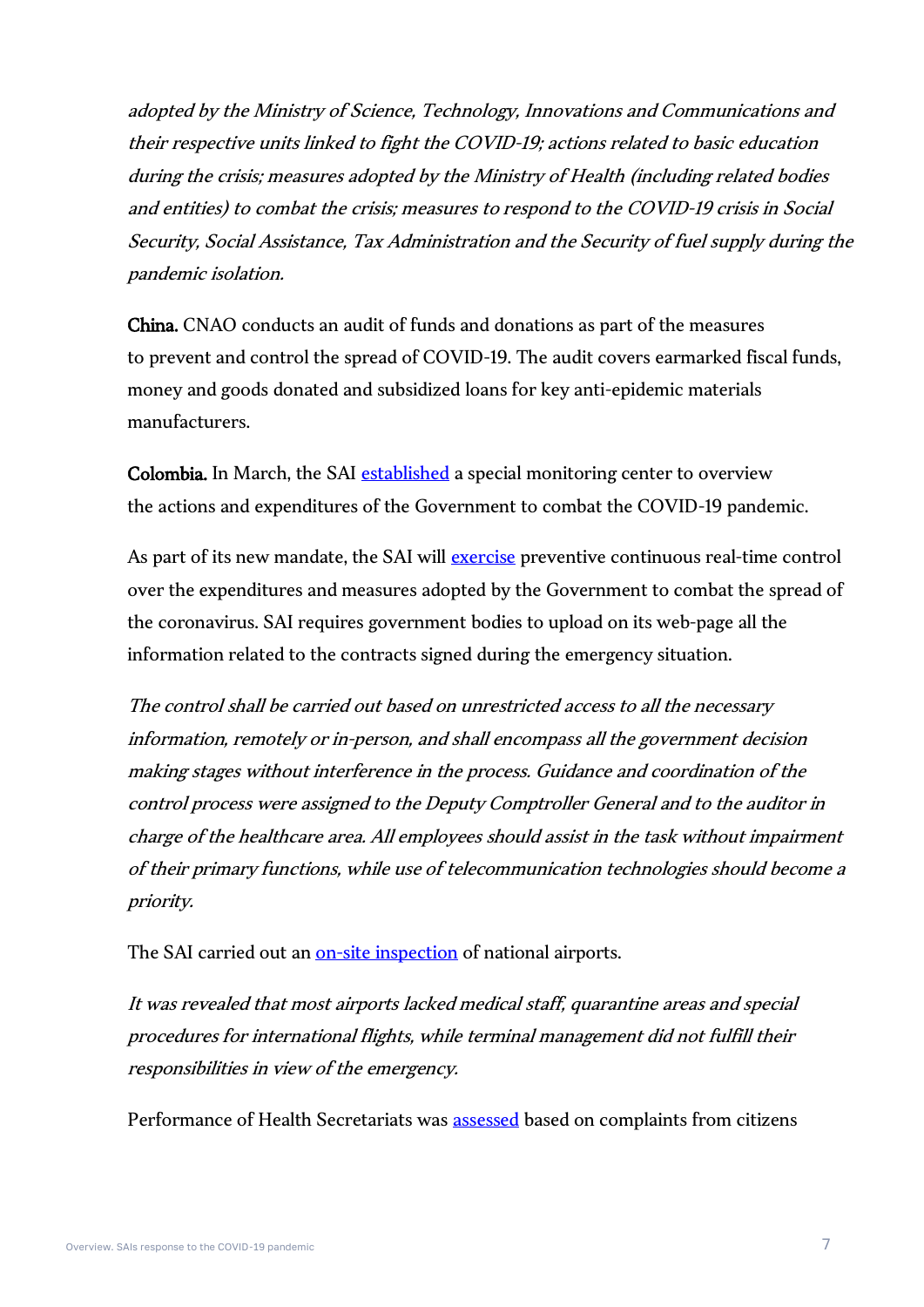to confirm an insufficient rate of COVID-19 diagnostic tests processing.

The SAI [audited](https://twitter.com/CGR_Colombia/status/1243325992711708673?s=20) the delivery of the first lot of 710 thousand food baskets to families with children under 5 years of age as part of the approved support program.

In April, due to the COVID-19 related decease of two medical workers, the SAI is [investigating](https://www.contraloria.gov.co/contraloria/sala-de-prensa/boletines-de-prensa/boletines-de-prensa-2020/-/asset_publisher/9IOzepbPkrRW/content/contraloria-llama-la-atencion-por-falta-de-suministro-oportuno-de-elementos-de-proteccion-a-personal-de-la-salud-por-coronavirus?inheritRedirect=false&redirect=https%3A%2F%2Fwww.contraloria.gov.co%3A443%2Fcontraloria%2Fsala-de-prensa%2Fboletines-de-prensa%2Fboletines-de-prensa-2020%3Fp_p_id%3D101_INSTANCE_9IOzepbPkrRW%26p_p_lifecycle%3D0%26p_p_state%3Dnormal%26p_p_mode%3Dview%26p_p_col_id%3D_118_INSTANCE_UixrmF0fHuSj__column-1%26p_p_col_pos%3D1%26p_p_col_count%3D2) insufficient personal protective equipment supply and failure to create safe working conditions for medical personnel.

The SAI has [audited](https://noticias.canalrcn.com/nacional/temblor-de-magnitud-43-sacudio-al-departamento-de-bolivar-355549) more than 7,000 contracts signed by national, regional or local authorities for the procurement of alimentary products and humanitarian supplies and has revealed more than 300 percent increase in prices of some items.

On the grounds of the audit [results](https://twitter.com/CGR_Colombia/status/1250811703861956609?s=20) and in the view of criminal proceedings being initiated, some local authorities have already decided to renegotiate the contracts in order to lower the prices.

Finland. The SAI [monitors](https://www.vtv.fi/tiedotteet/vtv-seuraa-koronavirustilanteen-vaikutuksia-julkiseen-talouteen-ja-mukauttaa-toimintaansa/) the impacts of the coronavirus situation on general government finances and adapts its operations. The report on the management of general government finances based on the decisions following the government spending limits discussion in spring and the General Government Fiscal Plan will be published in May.

Germany. The SAI [published](https://www.bundesrechnungshof.de/de/veroeffentlichungen/haushaltspolitische-massnahmen-zur-bekaempfung-der-auswirkungen-der-corona-pandemie-eckdaten-nach-tragshaushalt-2020) an analytical report on the measures taken within the context of fighting the pandemic Federal budget policy measures to fight the impact of the coronavirus pandemic (key data of the additional budget for 2020). The analytical part of the report includes a brief summary of the taken economic measures, information on the additional budget and budget increase, public debt, stabilization funds, benefits for reducing working hours, a financial evaluation of implemented measures. The report also presents in a table detailed data on changes in the federal budget (including the additional budget for 2020) and two graphs: visualization of the additional budget and visual information on how the package of measures to fight the crisis caused by the pandemic works for the federal financial sector of the economy

Honduras. The SAI [issued](https://twitter.com/TSCHonduras/status/1250117381491503111?s=20) warnings to mayors interfering with the activities of internal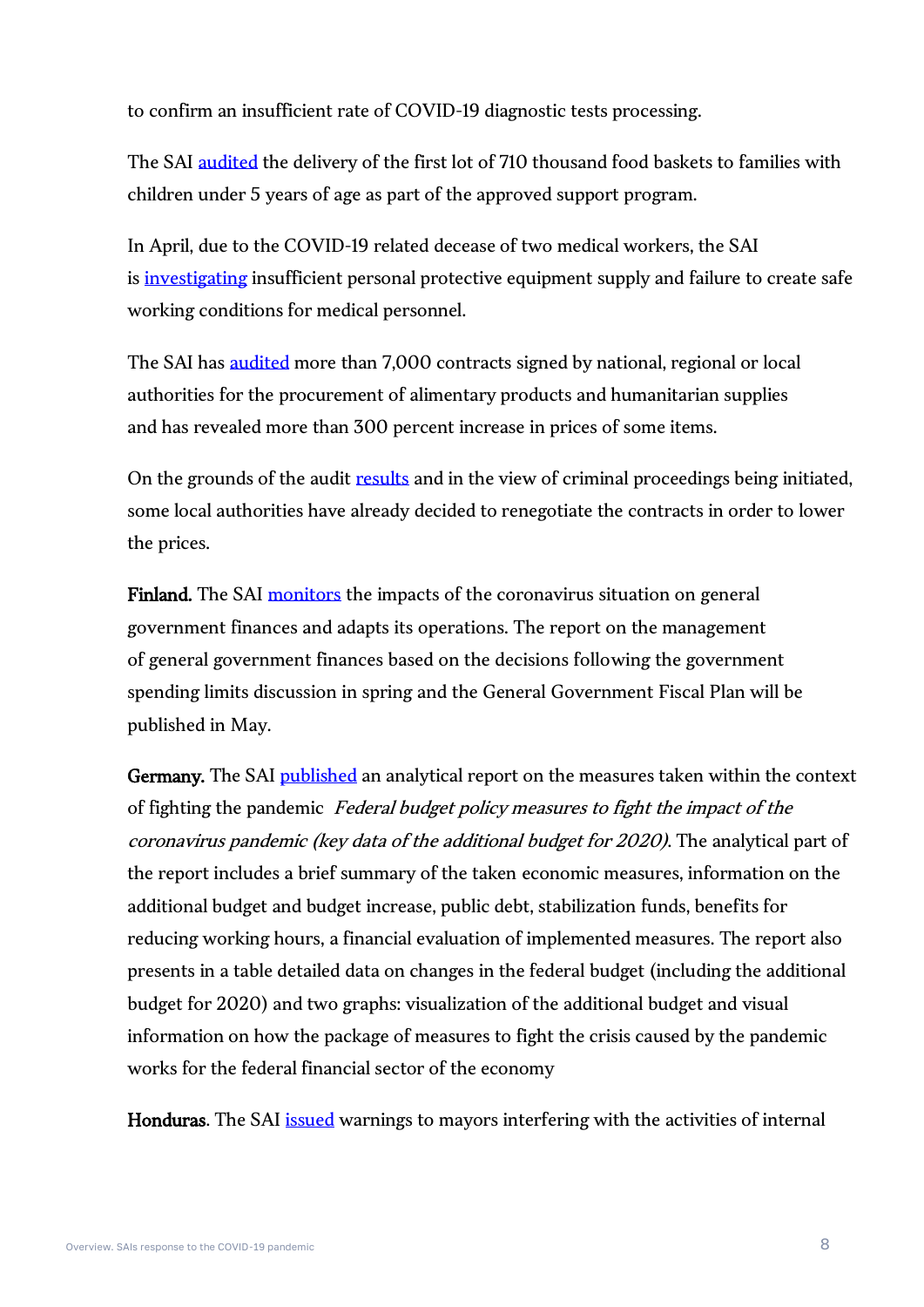control units in the emergency situation.

Kuwait. On March 11 a special audit team was [set up](https://twitter.com/sab_kuwait/status/1240519739581124608?s=20) to review government spending on measures to combat the spread of coronavirus.

New Zealand. The SAI will [monitor](https://oag.parliament.nz/media/2020/controller-april) the COVID-19 spending and will report to the public and Parliament about how the Government is accounting for it.

Panama. The SAI is [auditing](https://www.prensa.com/sociedad/contraloria-sobre-acuerdo-que-avalo-el-alcalde-fabrega-para-limpiar-paradas-no-es-un-precio-razonable/) the execution of public funds to combat the spread of COVID-19.

The SAI focuses on a contract signed by the Panama City hall for disinfection of 574 public transport stops and 40 pedestrian overpasses for 4 months. The SAI brings into question the contract that amounts to 6.1 million USD while not corresponding to the work planned. A further inquiry into the matter has been planned.

A special SAI-developed [guidance](https://twitter.com/ContraloriaPma/status/1244719994711277569?s=20) for the emergency procurement control has come into force since March 28 and till the end of the emergency situation.

Peru. The SAI [elaborated](https://twitter.com/ContraloriaPeru/status/1242517296570159104?s=20) a comprehensive efficient strategy for control over the use of public funds during the emergency situation.

The SAI uploaded on its web page some [recommendations](http://doc.contraloria.gob.pe/PortalCGR_Recursos/Comunicados/Recomendaciones_GL_Emerg_31032020.pdf) and best practices for local authorities to follow in terms of procurement and distribution of alimentary products as part of social support to population as indicated by the government.

Portugal. On April 15 the SAI [approved](https://www.tcontas.pt/pt-pt/NormasOrientacoes/Resolucoes/Documents/2020/res01-2020-1s.pdf) new rules for preliminary audits that would be now conducted only online. These measures were introduced in the light of the state of emergency in Portugal and the exceptional and temporary response to the epidemiological situation caused by COVID-19.

Switzerland. Due to the spread of the new coronavirus in Switzerland, the Swiss Federal Audit Office (SFAO) has [suspended](https://www.efk.admin.ch/en/publications/general-communication/press-releases/3788-swiss) a large proportion of its audits in the field and discontinued its publications. It is reorienting its audit approach and using decentralised teams to monitor the measures foreseen by the Federal Council.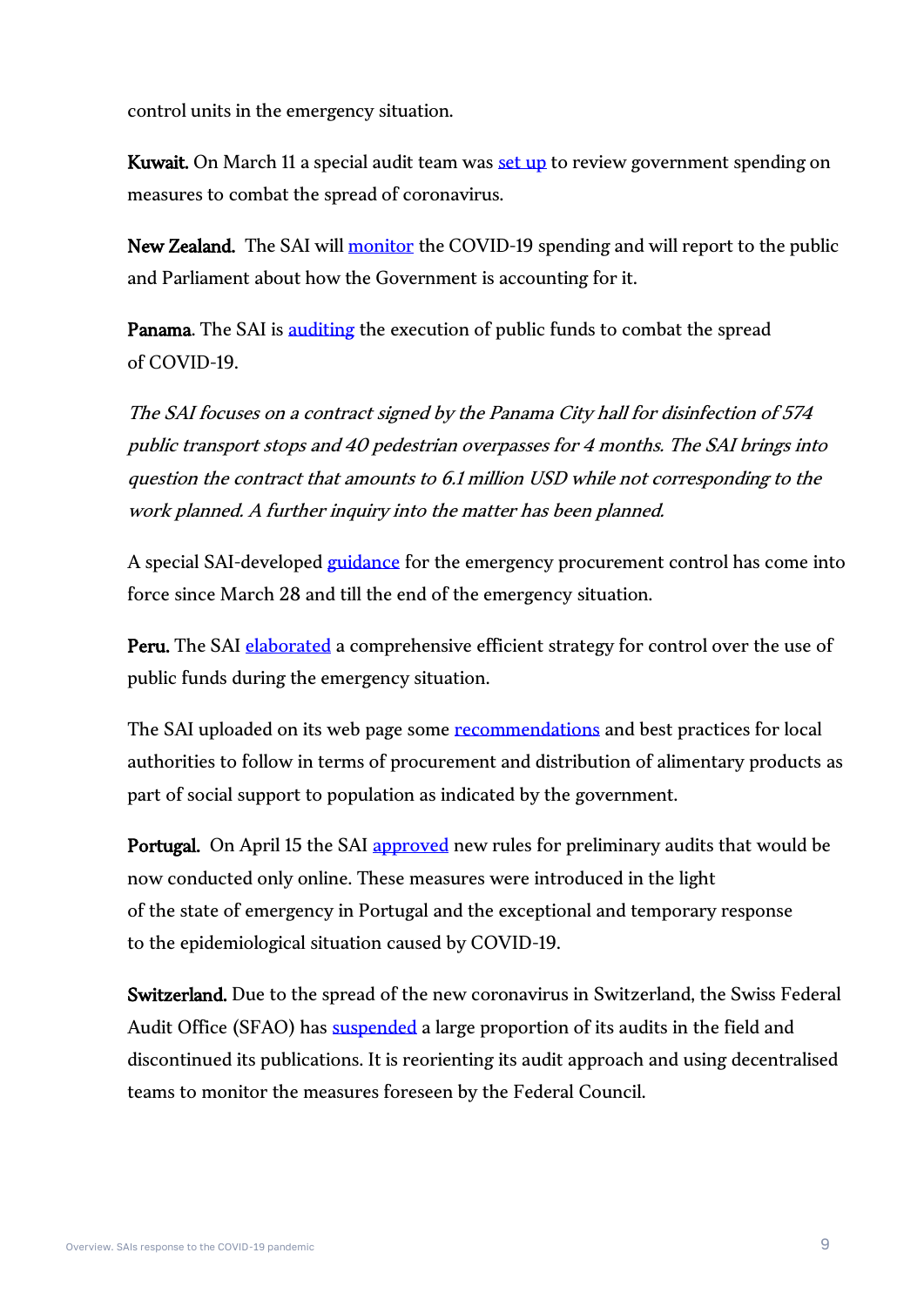Venezuela. According to the SAI's order regional audit offices [check out](https://twitter.com/CEBMerida/status/1240652162042155015?s=20) overpricing of basic-needs products and medical supplies.

Vietnam. The SAI will strengthen [control](https://www.sav.gov.vn/Pages/chi-tiet-tin.aspx?ItemID=37584&l=TinTucSuKien) over the implementation of measures to support citizens in difficult situation due to COVID-19.

United Kingdom. NAO [analyzes](https://www.nao.org.uk/about-us/covid-19-coronavirus/?slide=1) government preparedness for the pandemic, the spending on the direct health response and also the spending on measures to protect businesses and individuals from the economic impact.

#### <span id="page-9-0"></span>Urgent measures

China. On March 23 the [meeting](http://www.audit.gov.cn/n4/n20/n524/c137672/content.html) of the Regional Audit Institution was held in Hubei Province. The auditors were tasked to assist the government in order to prevent "total isolation", as well as conduct a special audit to prevent and control epidemics.

Costa Rica. The SAI urgently [approved](https://delfino.cr/2020/03/contraloria-autoriza-compra-de-emergencia-de-88-ventiladores-pulmonares-para-la-ccss) procurement of medical equipment necessary to combat the spread of the coronavirus infection.

In this regard the SAI ha[s authorized](https://www.presidencia.go.cr/comunicados/2020/03/ccss-autorizada-a-comprar-mas-equipamiento-para-hacer-frente-al-covid-19-por-monto-que-supera-2-millones-de-dolares/) the Social security fund to buy medical equipment for more than 2 million USD, including video laryngoscopes, mobile vital factors monitors, irrigators and a cooling chamber. As per April 9, 13 approved procurements have been disclosed for a total amount of 21.3 billion colones (37.3 million USD), almost 93% of which are equally distributed between medical equipment and alimentary products.

Cyprus. The SAI [analyzed](https://www.pio.gov.cy/%CE%B1%CE%BD%CE%B1%CE%BA%CE%BF%CE%B9%CE%BD%CF%89%CE%B8%CE%AD%CE%BD%CF%84%CE%B1-%CE%AC%CF%81%CE%B8%CF%81%CE%BF.html?id=13151#flat) the bill on the state support to the economy and the allocation of 2 billion euros in the form of loans.

It is noted that the European Commission has approved several other forms of state aid (for example, direct support) that are not included in the bill, and the proposed amount of state aid needs additional documentation.

The SAI [monitors](https://www.pio.gov.cy/%CE%B1%CE%BD%CE%B1%CE%BA%CE%BF%CE%B9%CE%BD%CF%89%CE%B8%CE%AD%CE%BD%CF%84%CE%B1-%CE%AC%CF%81%CE%B8%CF%81%CE%BF.html?id=13193#flat) accelerated government procurement procedures caused by COVID-19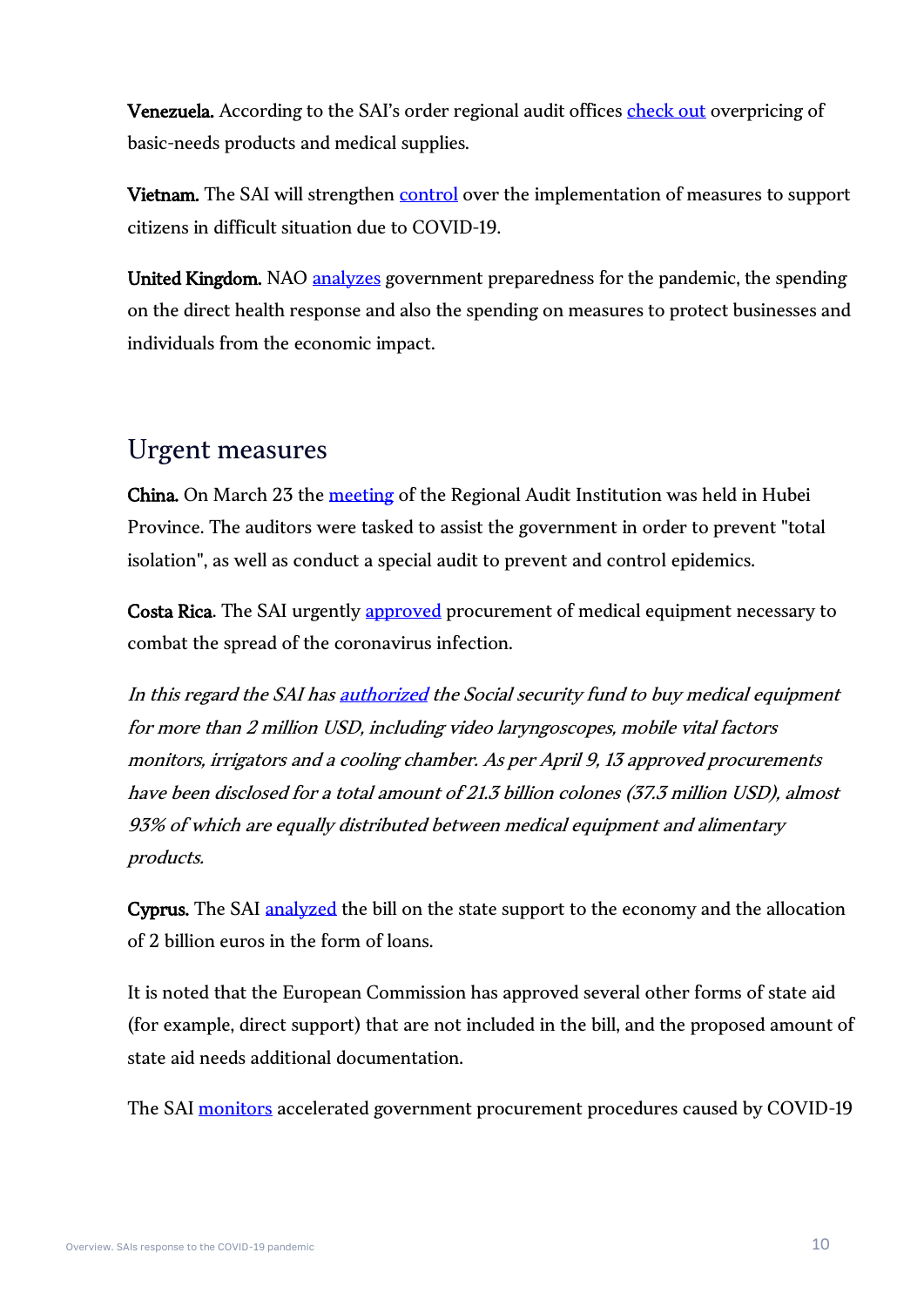crisis. The department responsible for monitoring public procurements promptly provides opinions and comments on simplified public procurement procedures.

Ecuador. The State Comptroller General will [audit](https://www.contraloria.gob.ec/CentralMedios/SalaPrensa/23826) all contracts signed by public institutions during the emergency situation.

SAI ha[s established](https://www.contraloria.gob.ec/CentralMedios/SalaPrensa/23824) irregularities in acquisition and purchase of medical devices and supplies by the Ecuadorian Social Security Institute (IESS).

SAI audits the use of resources during the health emergency.

Since March, 27<sup>h</sup>, the State Comptroller General has <u>issued</u> 22 work orders to carry out special examinations of contract to address the healthcare emergency. The audits are carried out both in the Ecuadorian Social Security Institute and in the hospitals that it administers, in provincial and cantonal decentralized autonomous governments and in hospital units of the Ministry of Health.

Honduras. The SAI [assigned](https://twitter.com/TSCHonduras/status/1242952670077431814?s=20) a group of specialists to assist internal control units of government bodies in their concurrent control tasks. After the emergency, the SAI shall obtain all the documents related to the emergency procurements and audit all the expenditures.

In particular, it was said to make sure that the allocated funds were used only for the procurement of alimentary, medical and personal hygiene products. Municipal internal control units should arrange documentary support for the procurements and provide the documentation to the SAI department in charge of the municipal sector audit.

Besides, the SAI President [supervised](https://twitter.com/TSCHonduras/status/1250248008274522113?s=20) a team of auditors to evaluate the work of the Permanent Contingency Commission of Honduras in view of public complaints over irregularities.

Panama. The SAI [established](https://twitter.com/ContraloriaPma/status/1240386906359238659?s=20) a special task force for urgent procurements of medical and laboratory equipment and medicines in order to curb the spread of the coronavirus infection and in case of emergencies.

The Ministry of Agriculture has been [assisted](https://twitter.com/ecotvpanama/status/1243915758071099394?s=20) in ensuring the transparency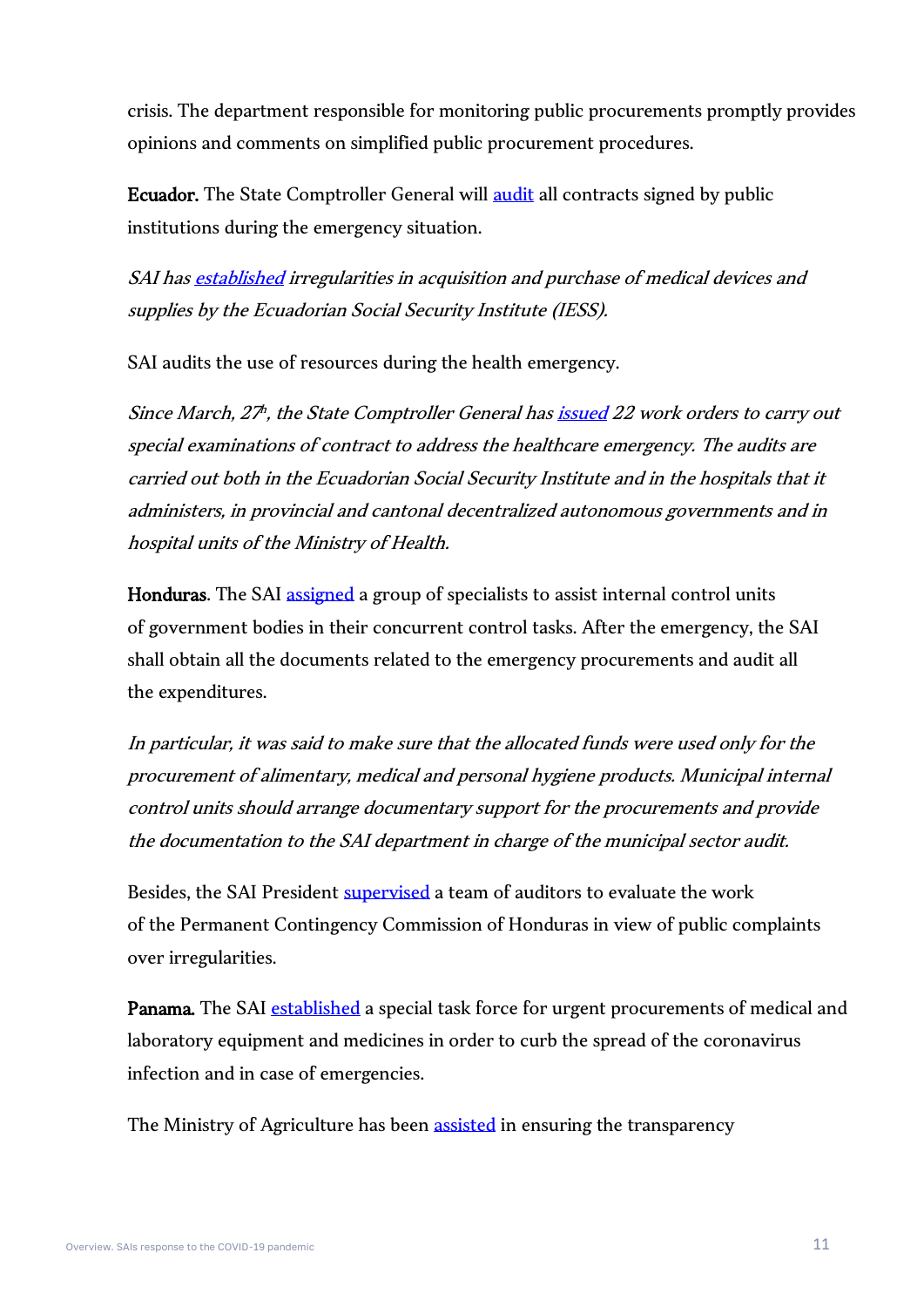of alimentary products acquisition and distribution as part of social support measures.

Comptroller General Herardo Soli[s participated](https://twitter.com/ContraloriaPma/status/1247547609130115072?s=20) in person in the Atlapa Center Inspection, where the major part of the process of purchase, packaging and storage of food for lowincome families takes place. The head of the SAI made a number of recommendations and a group of auditors have been assigned for further monitoring the process.

Peru. A special [commission](https://twitter.com/ContraloriaPeru/status/1242183155714609153?s=20) was established to evaluate the measures of government bodies during the emergency situation and to ensure their transparency, as well as to maintain market competition in the use of government funds.

The Congress **passed** a law to implement continuous control which extends the mandate of the Office of the Comptroller General and allows to control the use of government funds in real time during the emergency situation and to make recommendations for timely elimination of irregularities. Additional budgetary funds shall be allocated for this purpose.

In April, the SAI has *engaged* in a major inspection of the process of procurement, storage and distribution of food by municipalities as part of social support to population which was funded by the government in the amount of 213 million soles (62.7 million USD). The inspection team includes more than 400 auditors of regional control units. In the course of two weeks the inspection shall target 1800 municipalities participating in the program. As of April 13, as a result of the first week of the inspection, 254 municipalities were visited. The most widespread irregularity detected by the auditors was delay in procurement procedures registered in 85 cases. 22 cases detected improper food distribution, including lack of registers of aid beneficiaries and delivery and acceptance acts, and in 14 cases storage of alimentary products in improper facilities took place.

According to the Ministry of the Interior's request, the SAI shal[l audit](https://www.gob.pe/institucion/mininter/noticias/112314-a-pedido-del-ministerio-del-interior-contraloria-auditara-todas-las-compras-realizadas-por-la-pnp) all the procurements of the national police during the emergency situation.

South Korea. SAI's Measures to Support Government's Response to Economic Difficulties:

o exemption of public officials from disciplinary measures for acts of proactive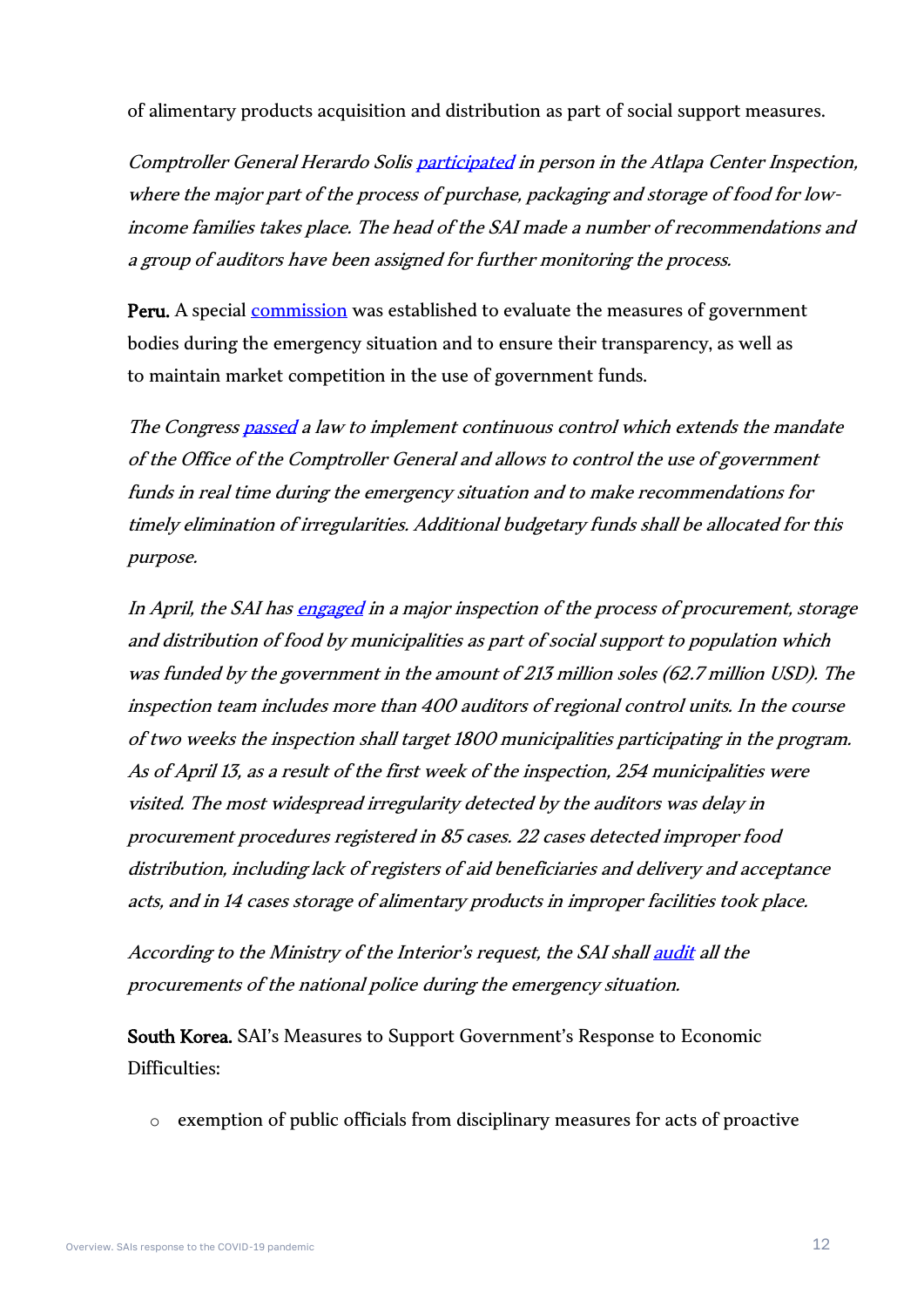governance – the public organizations should implement their policies without any concerns or burdens in being audited so that all the necessary policies can be implemented at the right time.

- o pre-consulting services for all matters pertaining to earlier execution of budget, spending of supplementary budget, any COVID-19 related issues (a dedicated task force will be formed to ensure a prompt reply).
- $\circ$  support for small and medium enterprises on-site inspections due to complaints from SMEs (April-May).
- o monitoring of budget execution (June).
- o operation of "Economic Crisis Response Task Force" (April-June) the Task Force will listen to the difficulties of the government, local governments and public organizations related to budget execution, and other policy implementation to overcome the crisis.

#### <span id="page-12-0"></span>Increasing openness of SAIs

Brazil. Due to the pandemic of the new coronavirus and the need for teleworking, SAI Brazil has [posted](https://portal.tcu.gov.br/imprensa/noticias/covid-19-veja-como-falar-com-o-tribunal-de-contas-da-uniao-no-periodo-de-isolamento-social.htm) contacts on its portal for the citizens to address their questions for SAI. E-documentation is being received and issued, whenever possible, online or by telephone.

Costa Rica. On April, 9 the SAI [launched](https://sites.google.com/cgr.go.cr/covid-19/p%C3%A1gina-principal) a web portal "Transparency of public administration under the COVID-19 emergency."

Mexico. The SAI [launched](https://twitter.com/ASF_Mexico/status/1245049289438457857) a free application (AppCiudadana) available for cell phones and tablets that allows to ask the SAI question about its work directly.

The SAI [launched](https://twitter.com/ASF_Mexico/status/1245082221637251072) "ASF Niños" app for children and their parents to provide information in a playful way on the public administration, audits, gender equality, inclusivity and other matters.

Peru. An online platform was [launched](https://twitter.com/ContraloriaPeru/status/1239896393873010690?s=20) for citizens to report law violations.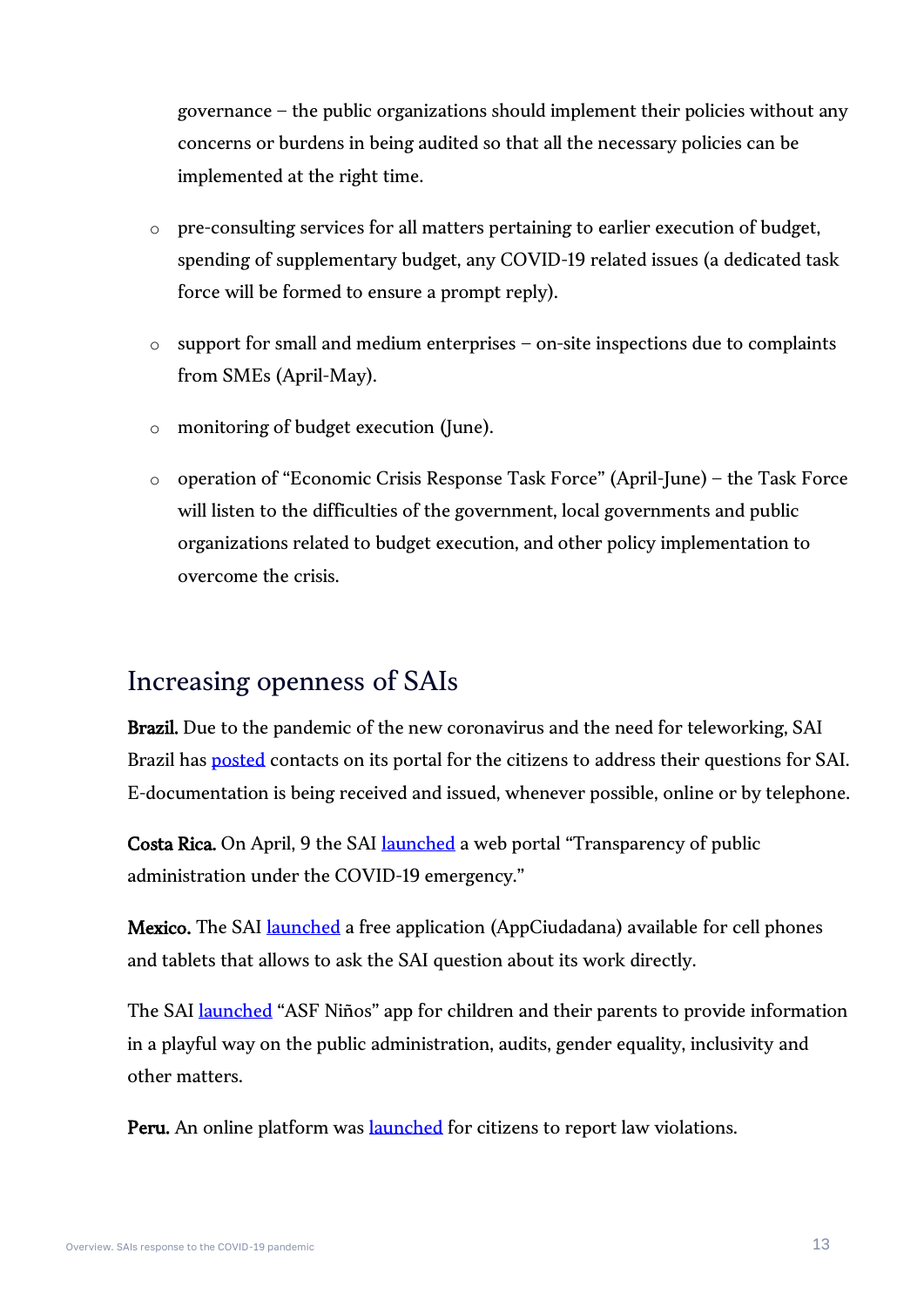The SAI has been developing an online [platform](https://www.gob.pe/institucion/munijepelacio/noticias/111834-covid-19-a-partir-de-hoy-alcaldes-deben-registrar-en-linea-compra-y-entrega-de-canastas-basicas-para-beneficiarios) for local authorities to upload information about procurement and distribution of alimentary products with the use of government funding.

An online desk for documents receival and registration from other government bodies has been [launched](http://doc.contraloria.gob.pe/PortalCGR_Recursos/Comunicados/Recomendaciones_GL_Emerg_31032020.pdf) and will function till the end of the emergency situation.

<span id="page-13-0"></span>USA. With the help of the [Fraudnet](https://www.gao.gov/about/what-gao-does/fraudnet/) hotline GAO receives allegations of possible fraud involving funds allocated by the federal authorities to counter COVID-19.

#### Raising public awareness about COVID-19

Argentina. The SAI [posted](https://twitter.com/auditoriaagn) a link in its social media with the Health Ministry recommendations on fighting the spread of the virus.

Austria. The speaker of the SAI [shared](https://www.rechnungshof.gv.at/rh/home/home_6/Gesundheit__Pflege.html) a link on his twitter account to an article devoted to a problem in the medical field.

Canada. The SAI [retweets](https://twitter.com/OAG_BVG/) COVID-19 posts provided by other public authorities including Department of Finance, Health Canada and Public Health Agency of Canada. SAI published information on the Coronavirus section of the official governmental website, symptoms of the disease, as well as COVID-19 scam alert.

Colombia. The head of the SAI [uses](https://twitter.com/pipecordoba) his Twitter account to repost informative and analytical materials concerning COVID-19 both in English and Spanish. For instance, on March 23, the Head of the SAI retweeted a WHO expert message with New York Times statistical data.

Estonia. On the SAI's [website](https://www.riigikontroll.ee/Avaleht/tabid/36/language/et-EE/Default.aspx) there is a link to the information and reference portal about COVID-19 and the phone number of the hotline is given.

France. The SAI [publishes](https://twitter.com/Courdescomptes) information about the audits that are relevant to the current situation with the spread of COVID-19 on Twitter and Facebook. On March 27, SAI posted a link to a 2010 report on how France confronted the H1N1 pandemic on Twitter.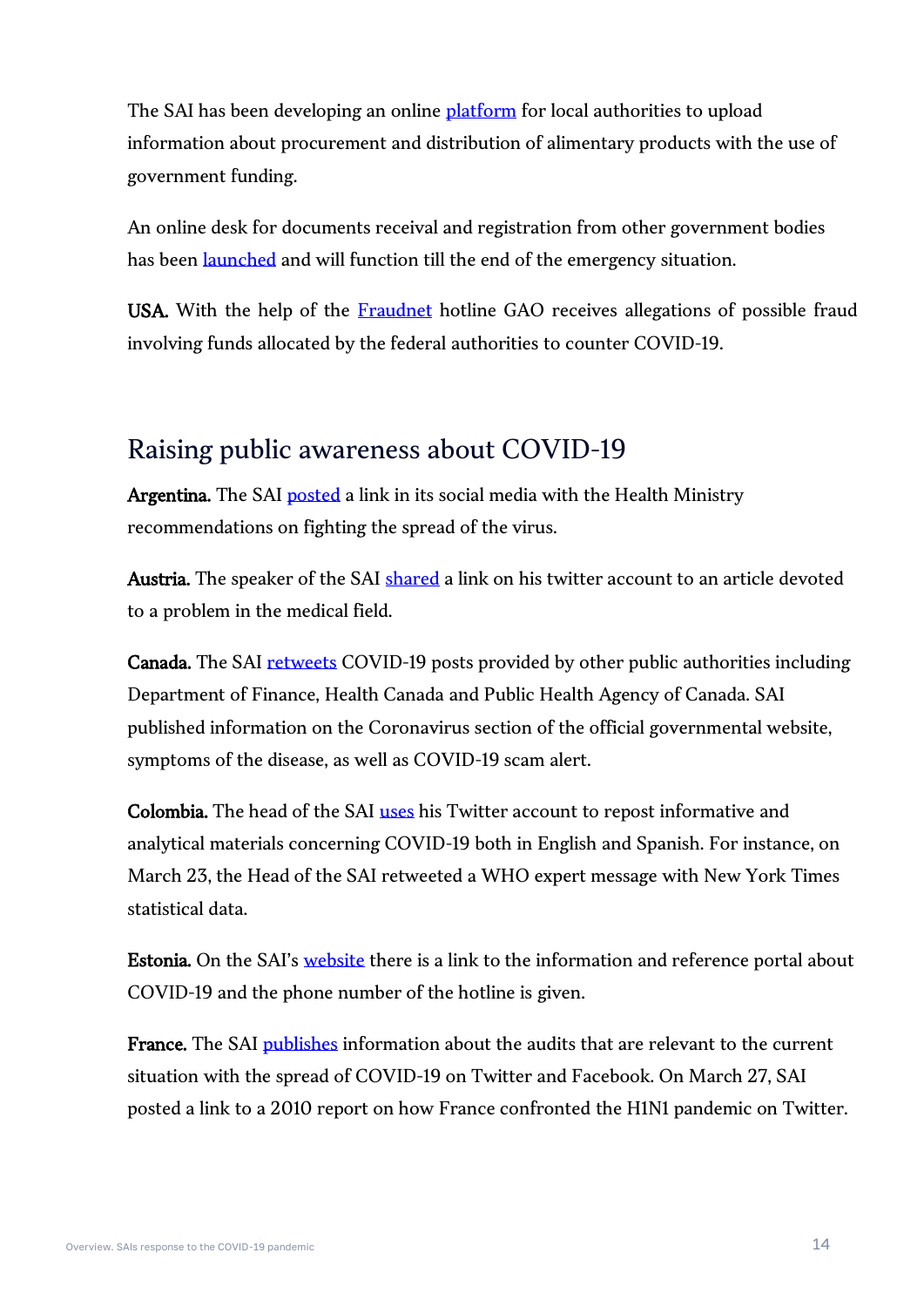South Africa. A link to the information and reference portal about COVID-19 is available on the SAI's [website.](https://www.agsa.co.za/default.aspx)

The Head of the SAI actively [informs](https://twitter.com/AuditorGen_SA) citizens about the situation with the COVID-19 spread. On Twitter there are reposts with daily updates of statistical data, publications of isolation rules and measures taken by the government. For example, on April 1 a repost was made on the home-based COVID-19 testing program.

Turkey. The SAI tweeted a link to the [study](http://www.fiscaltransparency.net/covid19/) on the "Fiscal Openness in Emergency Response: COVID-19" prepared by the Global Initiative for Fiscal Transparency.

USA. GAO [Twitter](https://twitter.com/usgao/) and [Facebook](https://www.facebook.com/usgao) provide briefs on Office activities in terms of COVID-19. Social media platforms contain videos, podcasts, infographics, report summaries, WatchBlog posts. On April 15, in Twitter GAO gave a link on the WatchBlog post "The Military's Pandemic Response—Supporting Civil Authorities".

#### <span id="page-14-0"></span>SAIs' publications on COVID-19 and related issues

Czech Republic. The SAI made several publications on its website:

- o The Contact Committee of the SAIs of the EU Audit [Compendium](https://www.eca.europa.eu/sites/cc/Lists/CCDocuments/Compendium%20public%20health/CC_AUDIT_COMPENDIUM_PUBLIC_HEALTH_EN.pdf) on Public Health. The Compendium provides some background information on public health, its legal bases, main objectives and related responsibilities at Member State and EU levels. The Compendium also illustrates the main challenges the EU and its Member States are facing in this field. The results of certain inspections conducted by the SAIs of 23 EU Member States over the past five years are summarized.
- $\circ$  Audit [report](https://www.nku.cz/cz/pro-media/tiskove-zpravy/nku-proveril-penezni-prostredky-na-vzdelavani-pracovniku-ve-zdravotnictvi-id11126/) of funds for training health workers. The goal of the audit was to verify the provision and use of public funds for the education of health system workers from the point of view of cost-effectiveness, efficiency and compliance with law (2015- 2018).
- $\circ$  The annual [report](https://www.nku.cz/cz/publikace-a-dokumenty/vestnik/vestnik-nku--castka-1-2020-id11139/%20https:/www.nku.cz/cz/publikace-a-dokumenty/vestnik/vestnik-nku--castka-2-2020-id11141/) of the SAI and the bulletin, which contains changes in the audit plan, and four audit reports based on the results of inspections.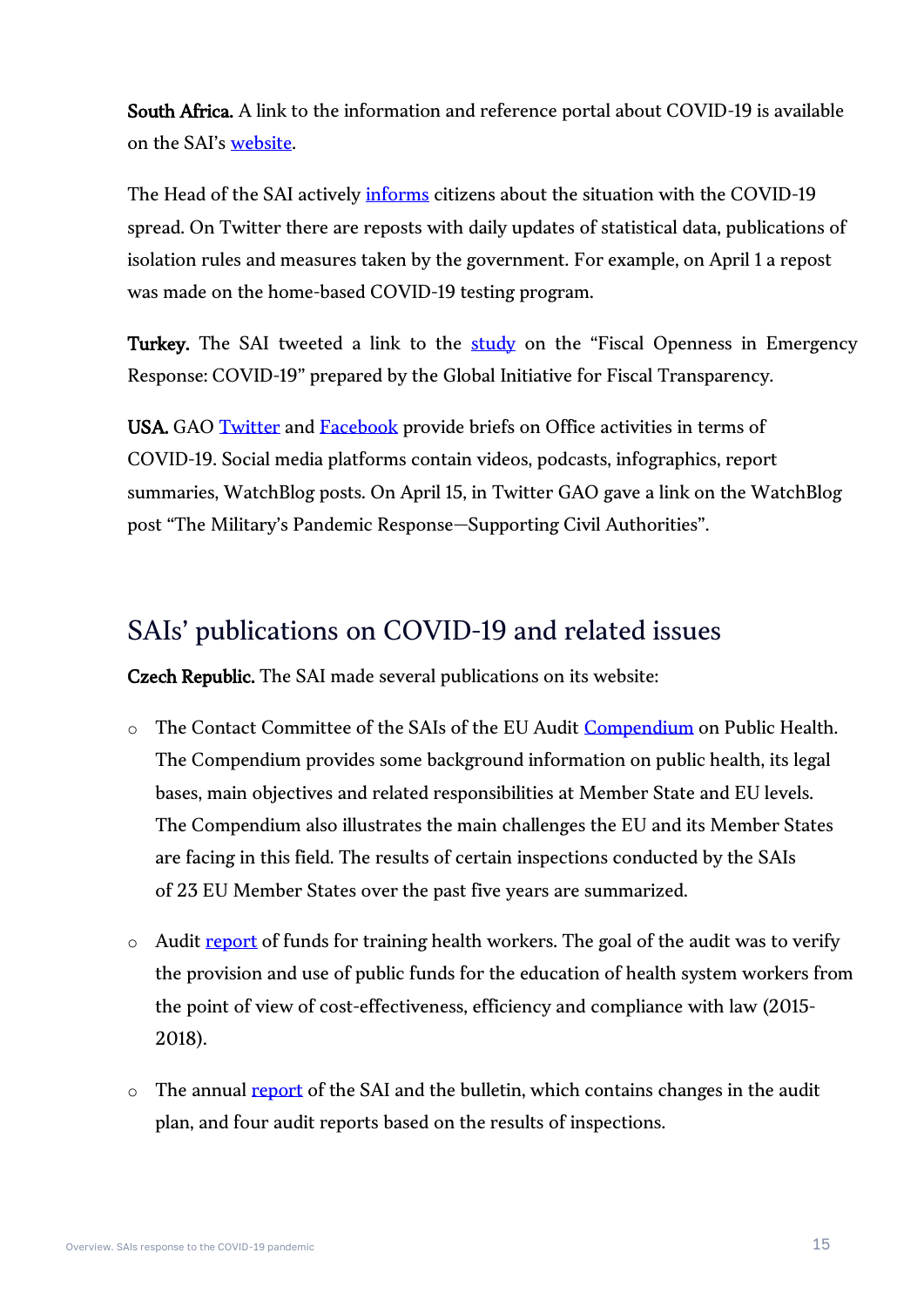Costa Rica. The SAI [published](https://sites.google.com/cgr.go.cr/covid-19/p%C3%A1gina-principal) on a special web portal some of its reflections about adjustment of government bodies to the current circumstances and the importance of ensuring the transparency of the government measures and expenditures, up-to-date statistics and infographics concerning the legislation adopted or under consideration within the emergency, as well as statistical data on the public procurement procedures approved by the SAI as part of the emergency situation.

Russia. The Accounts Chamber of the Russian Federation has been publishing regular reviews of publications of various international organizations and think tanks concerning the most important areas of COVID-19 impact on everyday life:

- $\circ$  "The COVID-19 pandemic effect on education". The [review](http://www.ach.gov.ru/news/kak-koronavirus-menyaet-obrazovanie-globalnye-problemy-i-opyt-drugikh-stran) is focused on global trends in adopting educational needs to the changing conditions and corresponding multilateral efforts in this regard.
- o "National healthcare systems response to the COVID-19 pandemic". The [review](http://www.ach.gov.ru/news/kak-koronavirus-menyaet-zdravookhranenie-mobilizatsiya-vrachey-pomoshch-ot-biznesa-podderzhka-dlya-l) covered the emerging global threats to the healthcare sector and described the measures adopted by governments in each country and their collective efforts within international multilateral organizations.
- o "Digitalization and cybersecurity in the context of the COVID-19 outbreak". The [review](http://www.ach.gov.ru/news/kak-koronavirus-menyaet-rabotu-s-tekhnologiyami-perekhod-na-udalenku-roboty-neyroseti-i-kiberbezopas) explored publications on how the recent digitalization trends have been affected by the pandemic and how technological advantages are used worldwide to curb the spread of the disease.

USA. GAO published a [spotlight](https://www.gao.gov/assets/710/705075.pdf) that gives an overview of coronaviruses and looks at previous coronavirus outbreaks, mechanisms of work, current diagnostics and research on vaccines and therapeutics. GAO WatchBlog regularly presents different articles on government measures in terms of COVID-19.

o "The Coronavirus Response: Lessons Learned from The Past". The [article](https://blog.gao.gov/2020/03/24/the-coronavirus-response-lessons-learned-from-the-past/?utm_source=twitter&utm_medium=social&utm_campaign=blogsm) examines the US federal government preparedness for a possible pandemic threat. It focuses on researching coronaviruses, the national biodefense strategy, medical preparedness, state and local preparedness, air travel. Each section is illustrated by emergency response measures with reference to already conducted audits.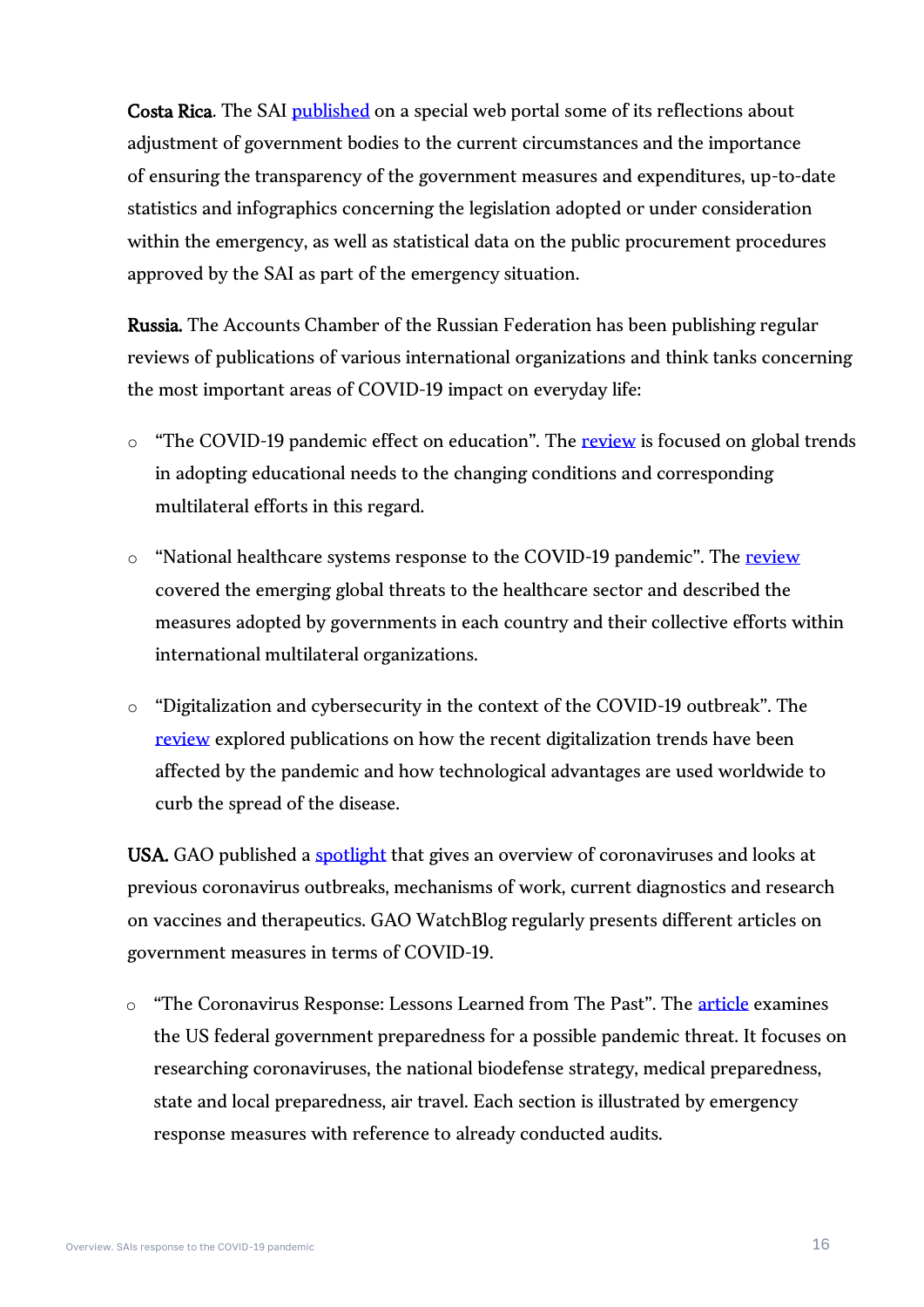- o "Census Operations During COVID-19". The [article](https://blog.gao.gov/2020/04/01/census-operations-during-covid-19/) considers additional steps taken to adjust or extend certain operations for the 2020 Decennial Census because of COVID-19 risks.
- o "How prepared are airports and airlines to handle a pandemic?" WatchBlog [looks](https://blog.gao.gov/2020/03/31/how-prepared-are-airports-and-airlines-to-handle-a-pandemic/) at airport and airline preparedness to contain the spread of communicable diseases like COVID-19: their plans and the status of GAO recommendations.
- o "What is the Defense Production Act, and how is it being used in response to COVID19?" The [article](https://blog.gao.gov/2020/04/07/what-is-the-defense-production-act-and-how-is-it-being-used-in-response-to-covid-19/) deals with the history of the act, including different amendments. It also takes a closer look at presidential powers granted by the parts of the act that remain in effect.
- o "School Lunches During COVID-19". The [article](https://blog.gao.gov/2020/04/08/school-lunches-during-covid-19/) examines Summer Food Service Program that generally provides free meals to children age 18 and under in lowincome areas when schools are closed.
- o "Are Schools Prepared to Respond to a Pandemic?" Before the COVID-19 outbreak GAO [conducted](https://blog.gao.gov/2020/04/02/are-schools-prepared-to-respond-to-a-pandemic/) the audit "Emergency Management: Improved Federal Coordination Could Better Assist K-12 Schools Prepare for Emergencies". The audit report deals with the preparedness of K-12 schools for emergencies, including pandemics, as well as with federal measures of help.

#### <span id="page-16-0"></span>Direct involvement in the fight against COVID-19

#### Czech Republic. The SAI staff:

- o provide [assistance](https://twitter.com/NKU_CZ/status/1245026085156335617?s=20) as volunteers to the State Material Reserves Service that is responsible for the reception, sorting and distribution of medical supplies;
- o provide part of their [corporate](https://twitter.com/NKU_CZ/status/1240220306196873216?s=20) servers' capacities to Stanford University, to use them for computer modeling when searching for anticoronavirus medicines;
- $\circ$  provided 60 [laptops](https://www.nku.cz/cz/pro-media/tiskove-zpravy/deti-ze-sedmicky-se-budou-doma-ucit-na-pocitacich-nejvyssiho-kontrolniho-uradu-id11144/) to primary school pupils for distance learning;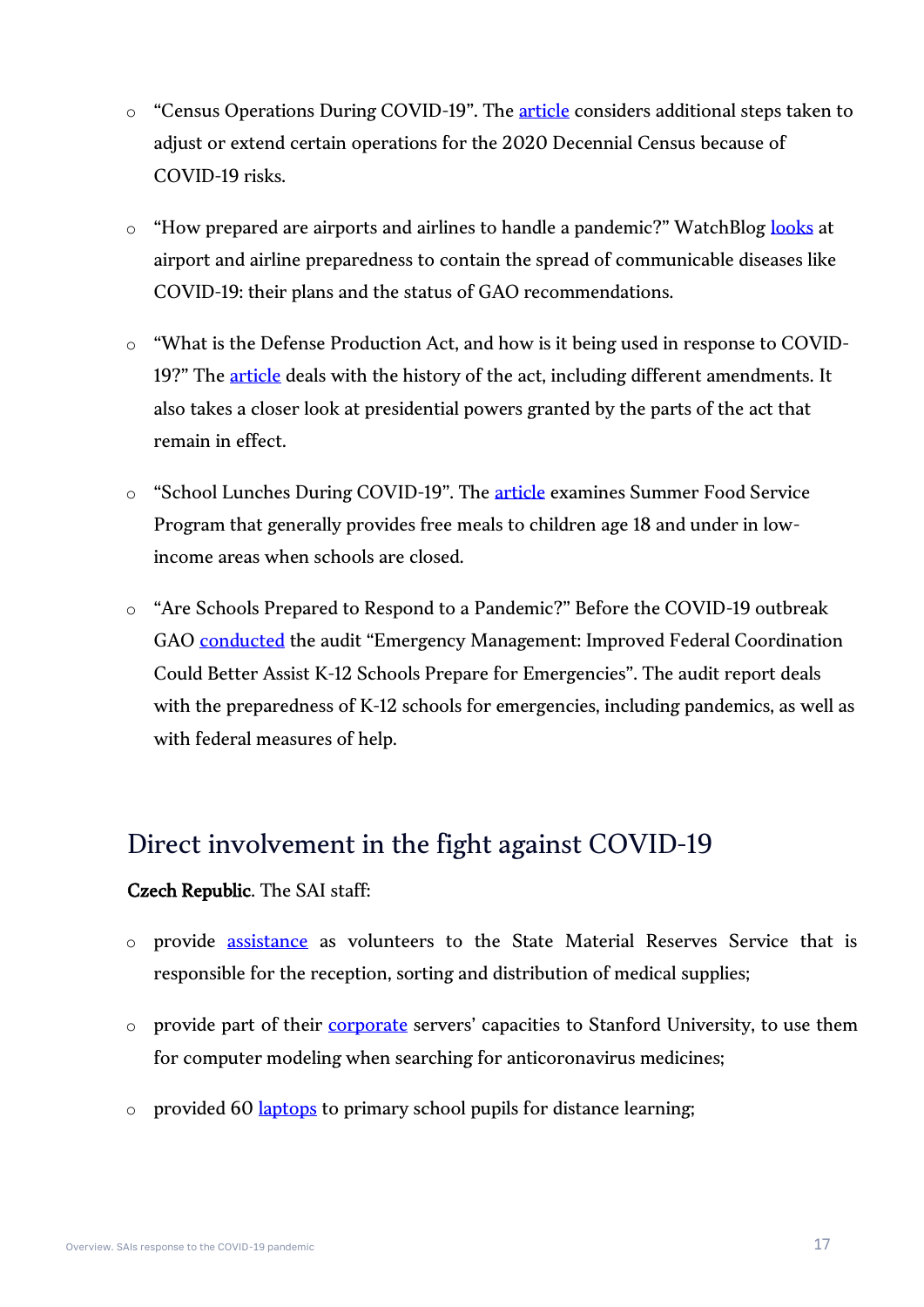o the SAI print medical [masks](https://www.nku.cz/cz/pro-media/tiskove-zpravy/prezident-nku-miloslav-kala:-svet-uz-nebude-stejny--a-az-vse-pomine--bude-chtit-odpovedi-id11121/) on a 3D printer.

Egypt. The head of the SAI [decided](http://asa.gov.eg/Page.aspx?id=5_1056) to donate 20% of his monthly salary for three months to support efforts aimed at fighting COVID-19. He also calls upon his employees to do the same.

Venezuela. On March 18<sup>th</sup> the Comptroller General [participated](https://twitter.com/CGRVenezuela/status/1240330279362924546?s=20) in person in the activities to provide medical care for people and prevent the spread of COVID-19 infection.

## <span id="page-17-0"></span>Capacity development for employees

The employees of SAIs continue to develop their competences and improve their skills despite the situation with COVID-19.

Albania. On March 20, the SAI [held](http://www.klsh.org.al/web/Mesazh_i_Kryetarit_te_Kontrollit_te_Larte_te_Shtetit_4447_1-1.php) individual and group online workshops, sections and seminars for auditors and other employees.

On March 23, the SAI [held](http://www.klsh.org.al/web/Platforme_trajnimi_ne_distance_on_line_per_audituesit_e_KLSH_se_4445_1-1.php) online workshops on the topics "Determining risky cases through an algorithm created for CUBE", the BIO Economy, arranged discussions of the U.S. GAO reports (GAO-19-609, GAO-19-636, GAO-19-712T).

Bolivia. The SAI training center [changed](https://twitter.com/Contraloriabo/status/1247188200449245188?s=20) inscription procedure for professional training courses for public servants due to the restriction measures and increase in the number of applications.

Ecuador. The SAI [posted](https://www.contraloria.gob.ec/Portal/Campañas/Capacitaciones2020) a list of online courses on its portal.

Hungary. In the context of the coronavirus spread the SAI [provides](https://asz.hu/hu/sajtokozlemenyek/elektronikus-platformon-tart-szeminariumot-az-asz) consultative activities and management trainings on the electronic platform.